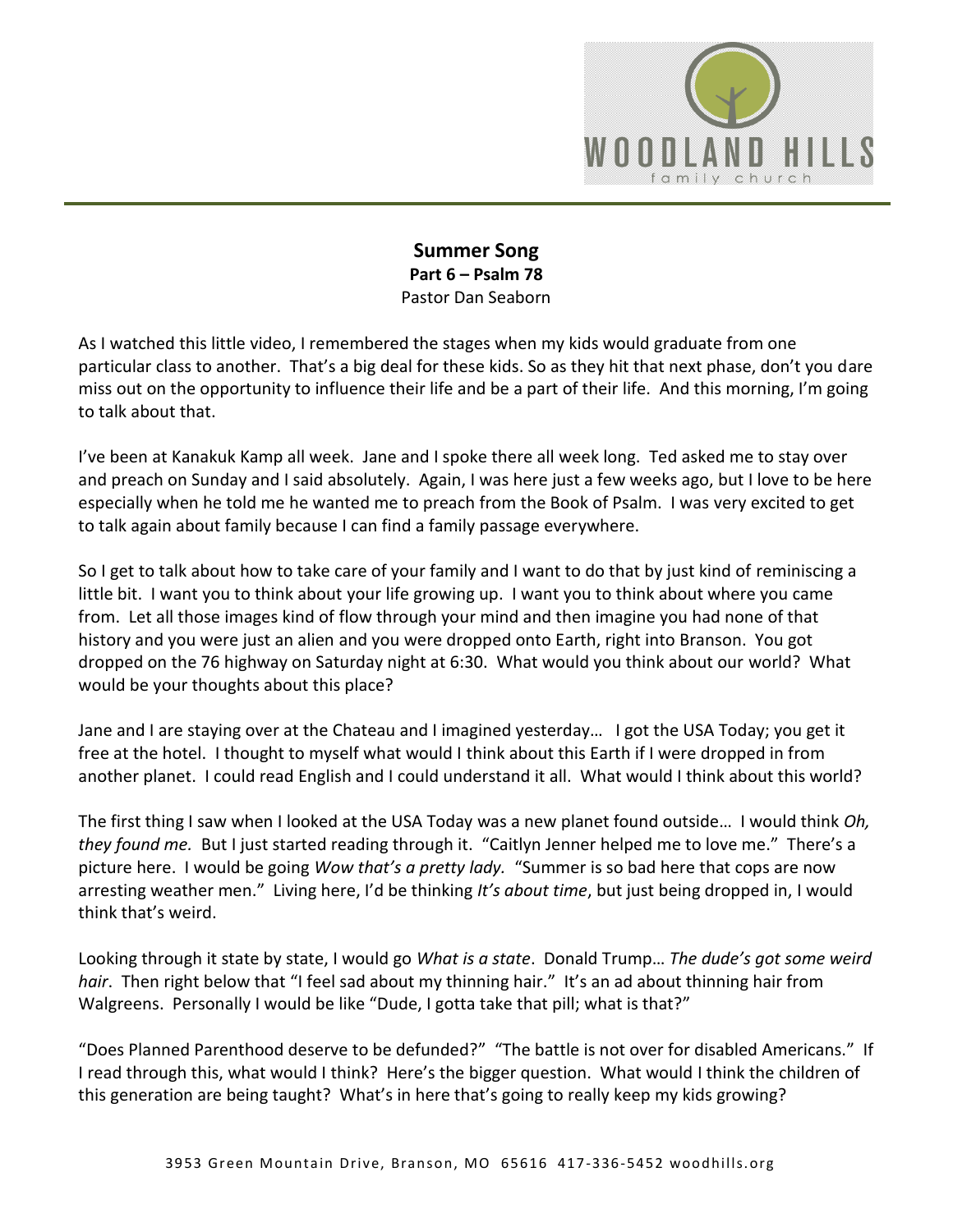I do this little thing in my family where I have this traveling stick. We've moved a lot and so I couldn't just do it on the wall. As a kid growing up, my mom just did it against the back door. Every year, she would stand us up against the back door and she would draw a little mark and she would put the age of the person she was measuring. Maybe some of you do this. I do it with a traveling stick. I take the stick and I'll have my kids… especially when they were little. We would line them up and then they could see how tall they were compared to the other ones. You guys have probably done something like this. We even measure our dogs. We would stretch them out and put a mark. I put my dad on the stick and now he's going down.

We are really good in our society about making sure that our children grow. For example, when my oldest child was 12, if I put a line on the stick right here and then when he was 13, I put a line in the same place and then at 14, I put a line in the same place, I would look at my wife and say "Honey, something is wrong." They are supposed to keep growing up to a certain age. We are really good in our society at making sure our children physically grow. The question I've come to ask you today is are we doing that spiritually? Can you take your own stick today at the age of 60… Your height hasn't changed. If anything, it might have gone down a hair. But can you spiritually take a stick and go "I'm deeper than I was when I was 59. I'm growing in the Lord. My foundation is better. And those who are following me are seeing my example."

That's exactly what happens in Psalms 78. God Almighty left a passage for us that has us make sure that we check on our children. I know you are in this series on Psalms, so I want to share with you what Psalms 78 says. Now you have to get this. Psalms 78 is a maskill of Asaph. Maskill just means wise teaching. So Asaph, the Chief Musician of David… That's who this guy was that wrote this. He was David's right-hand man. He was Matt, the main worship leader here. I love to hear him sing. He is a very talented man. If I were king, I might pick Matt to be my guy because he's talented. So Asaph was talented. David looked at all his musicians and he said "I want that guy to be my chief musician." Asaph would put these wise sayings to music. So this Psalms was most likely sung.

Now I'm not going to do that today, but I'm going to show you what that might be like. Asaph would look at the king and the surrounding court and sing "*Oh, my people, hear my teaching*…" And he would start singing it. So he would have sung this. Why? So we could memorize it better.

Psalm 78 says *[1](http://www.studylight.org/desk/?q=ps%2078:1&t1=en_niv&sr=1) My people, hear my teaching; listen to the words of my mouth.* So imagine that being sung. *[2](http://www.studylight.org/desk/?q=ps%2078:2&t1=en_niv&sr=1) I will open my mouth with a parable; I will utter hidden things, things from of old—[3](http://www.studylight.org/desk/?q=ps%2078:3&t1=en_niv&sr=1) things we have heard and known, things our ancestors have told us.* I want to stop there for just a second because Dads, we are responsible, by God's Word, to teach our children.

Out at camp this week, we had several single moms there. I apologized to them on behalf of all the men who have not been faithful to their commitments. Certainly, there are some men who have been faithful and women who have been unfaithful, absolutely. But this morning, for any single moms here, I want to say to you, for a man who has failed you, that I, on behalf of all the men in our society who are trying to be godly men, am sorry. I'm sorry your kids haven't had a father. Thank God for our Heavenly Father who says he is a father to the fatherless.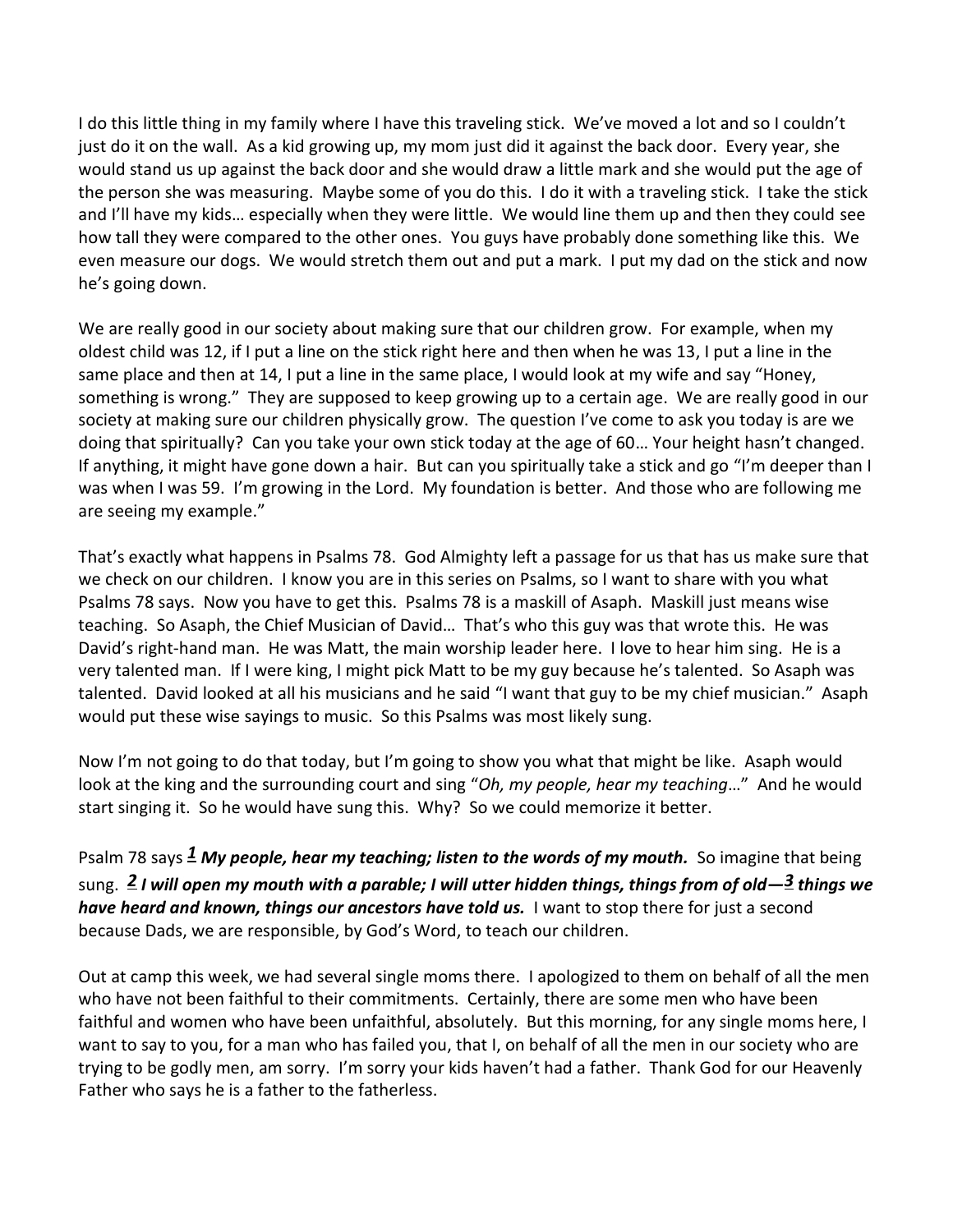So you be encouraged today to know that we are proud of you. I told those single moms at camp this week that I'm so stinking proud of them because they have been faithful to teach their children.

This passage very clearly says "things our fathers have told us." Dads in this room, we are responsible to pass on the truths of God to the next generation and I'm going to prove it. *[4](http://www.studylight.org/desk/?q=ps%2078:4&t1=en_niv&sr=1) We will not hide them from their descendants; we will tell the next generation the praiseworthy deeds of the LORD, his power, and the wonders he has done. [5](http://www.studylight.org/desk/?q=ps%2078:5&t1=en_niv&sr=1) He decreed statutes for Jacob and established the law in Israel, which he commanded our ancestors to teach their children, [6](http://www.studylight.org/desk/?q=ps%2078:6&t1=en_niv&sr=1) so the next generation would know them, even the children yet to be born…* There's a message right there about abortion. Even the children yet to be born are to know this message. *…and they in turn would tell their children. [7](http://www.studylight.org/desk/?q=ps%2078:7&t1=en_niv&sr=1) Then they would put their trust in God and would not forget his deeds but would keep his commands.* 

Do you remember, going back to high school or even earlier than that, when y'all did that dissecting the frog thing? When you did that, there was this thing the teacher showed you: the life cycle of a frog. One of the reasons we did that dissection was we were going to cut it open so we could see those eggs. According to that life cycle, there was a little egg and then that little egg… Remember there was a little arrow and it went down to a little tadpole and then that little tadpole became a little frog? And then that frog became another momma frog and the cycle kept going.

This morning, I'm going to present to you the life cycle of a family, spiritually. I call this message *The Family Circle* from Psalms 78. I'm going to put something at 12:00 and at 3:00 and at 6:00 and 9:00 and I want to show you the life cycle of a family, how the faith is supposed to be carried on.

# **We Know**

The first thing we notice is up top at 12:00 we are going to put the words *We Know*. What do we know? We know that there was a man named Jesus who came a couple thousand years ago and he died to give us hope of salvation. Ladies and gentlemen, sometimes I don't even get this. Do you guys realize what a privilege it is that we have the ability to know that piece of information right there? We live in a world that is dying to know that.

My grandpa passed it on to me. I stand here today because my grandpa took me hunting and took me fishing. You've heard me talk about him. He was my hero of the faith. He was what I call the living Bible. He brought it alive for me and the reason I know what I know today is because I had a grandpa – my father's father – who told me about Jesus. And I'm guessing, sitting in this room today, most of us know the name of Jesus because of somebody in our heritage who knew it and passed it on to us. You may say they didn't pass it on the right way. I don't always either. You don't always either. But today, we know this thing called faith in Jesus Christ and I'm telling you I could stop right here with this message: We are a privileged people to know about a redeemer named Jesus.

I get we are in Branson and you hear it all the time. I have people tell me how you can go to a show here and they actually mention Jesus. I get it, but don't you ever forget the privilege it is to know the name of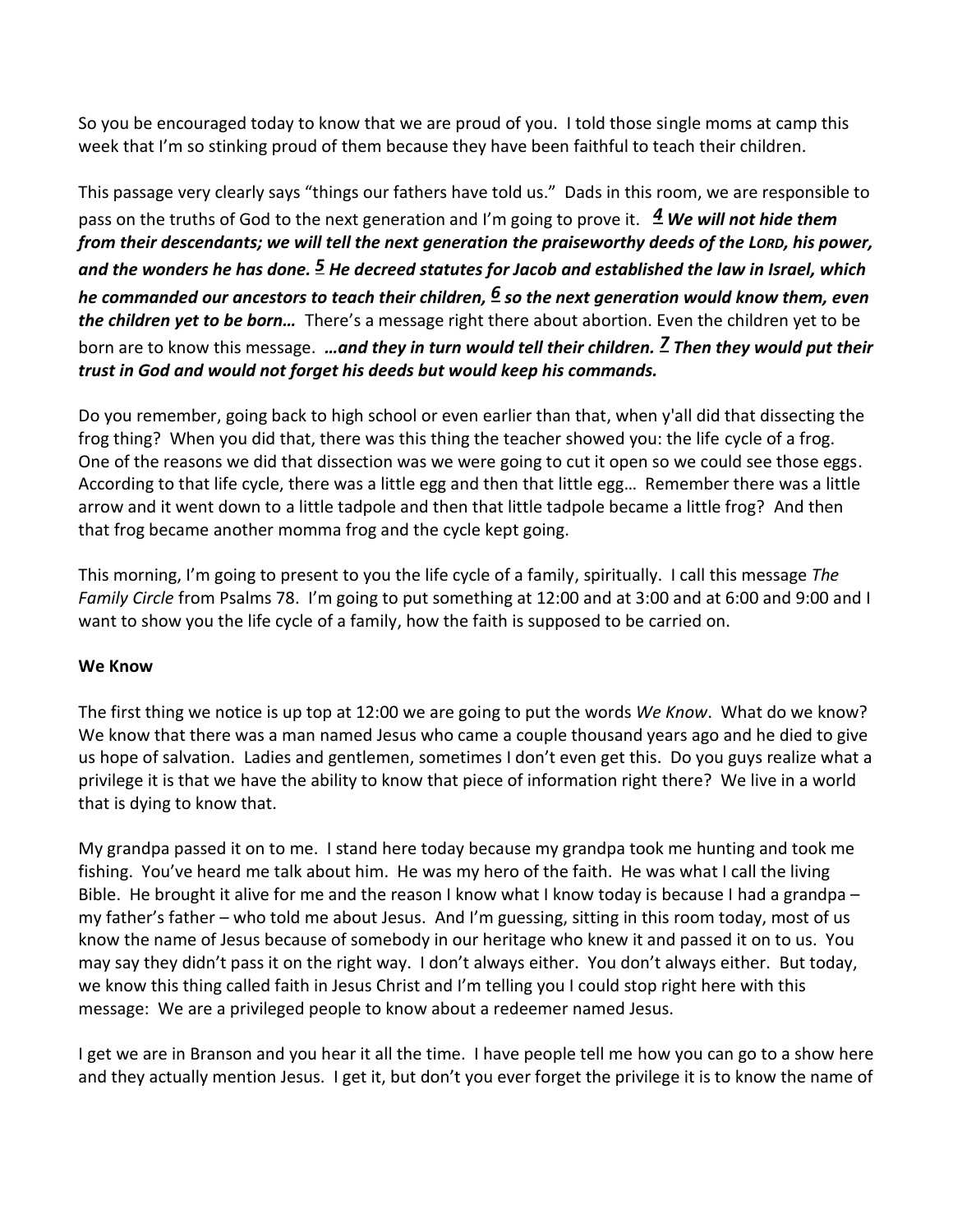Jesus Christ. I am blessed. And I am blessed today to know the name of Jesus and according to God's word, according to this little passage in Psalms 78, because I know it, I've got to teach it.

# **Teach it**

When we know, we teach. I want to camp on this one because this is where most of us sitting in this room are at right now. We are teachers. We are at the age where our life is supposed to be an open book and an open example. We are to teach our children – the next generation – the things of the Lord. How does that happen? It just happens in everyday life. It's not just supposed to be a Sunday thing; it's supposed to be an all week long thing. Your kids see how you act and go "Wow you handled that good."

"Well it's not to my glory; it's because the Lord has made me that way. That car that pulled out in front of me? If it was up to me, they would have gotten some waving at them, but I'm not going to do that because I'm a follower of Jesus and I'm going to try to teach you something different."

We are to teach by the way we live. I remember when my kids were really little. My two daughters... I don't know what it was about these girls, but the loved to what they call "twace" me. So when I would arrive home from work, it was almost immediately many times. "Daddy, Daddy, get on the driveway." They would make me. I would get out of the car… "Daddy, Daddy, lay down!" And they would run get their chalk.

I would yell to my wife "I'll see you in a minute. I've got to lay here and get twaced."

They loved me just lying down so they could twace me. They would start twacing me. They made my legs way bigger than they were. They made my head way bigger than it was. They loved to trace me. In fact, if you came to our house on a typical day, you would have thought it was a crime scene. There were tracings… it looked like somebody had been murdered.

Sometimes, when I was lying there… This is no lie. We had these trees in our yard at this stage in our family's life and I would lay there and sometimes I would see a squirrel in the tree. I would lean up and point "Girls, girls, look right there; there's a squirrel."

"Daddy, lay back down."

"Look, girls, do you see that squirrel?"

They would stop and they would look up and this is really what I would do. "Girls, who made that squirrel?"

They would say "Daddy, you always say this; you know who made it."

"I know girls, but who made the squirrels?"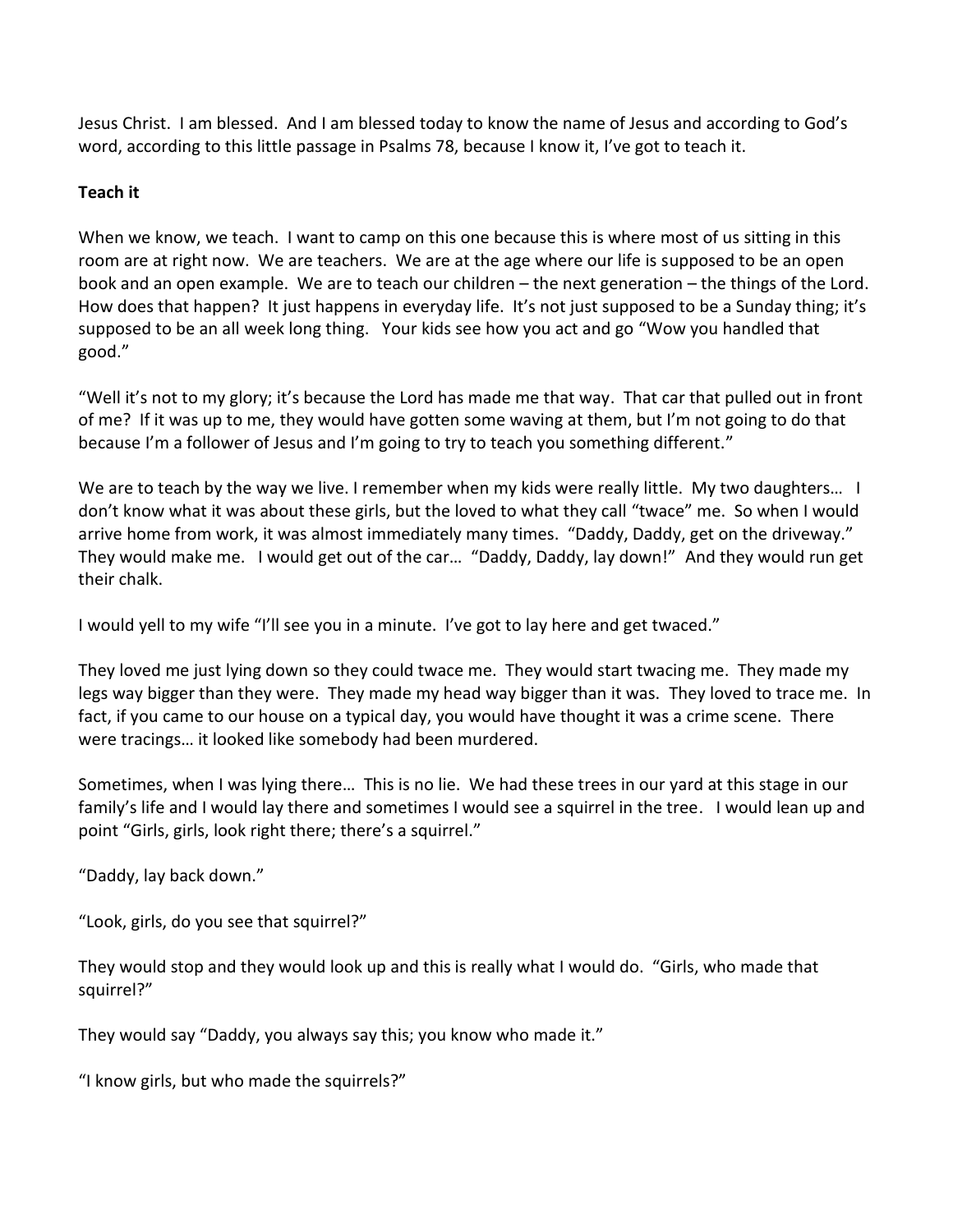They would say "Daddy, God made them."

Is that really a big deal? Yep! I don't know if y'all have checked lately, but most of the major colleges in the United States don't teach that. The try to tell them life just kind of happened through certain cells, etc. No, God went "Boom!" and there was a squirrel. You can call me foolish if you want, but I just believe God is the Creator and I wanted my little girls to get that. If you can get that in their mind when they are young, it will stick in there. They might go to those colleges and wonder for a while, but they'll come back to a stinking daddy lying on the ground, getting twaced.

Ladies and gentlemen, I would much rather have this Bible than this newspaper. And I want to make sure my kids know the truth is in the Bible. This newspaper is mostly opinion. The Bible wins. Teach it by the way you live. Our day to day life must be an open book. Some of you have the privilege of having those little kids around your house right now. You may be worn out, but we just saw that little video. It's a phase; it will pass and you'll be glad you taught them God made that squirrel.

Secondly, under this layer of teaching, we must teach it at all ages and stages of family development. I want you to notice in this passage it doesn't say "Fathers, when you're between the ages of 25 and 43, you must teach…" No, it just says we will teach. We will always be teaching. Grandmas and Grandpas, listen to me for a second. You will never be stop teaching. In fact, I want to say to you Grandmas and Grandpas that you are in the most influential time of teaching in your life. Your grandkids look to you as a hero. This is your opportunity.

I told you my grandfather was my hero of the faith and I have to tell you of my last visit with him. My grandpa was really aging. I had four young kids and I was pastoring full time in Michigan. It was before I started the ministry of Winning at Home, so I just had a church there that I was at all the time. We didn't get to leave very often.

One particular trip down to South Carolina which about a 12 hour drive, I loaded all the kids up and drove down to visit my mom and dad. When I was down there, I made a little trek up to see my grandfather. He was in a nursing home and one of my favorite things to do was to get to go see him because he was the man to me; he was my hero. So I took my whole family… We had a little red van. We drove up in this little red van and we got all the kids out and we walked into the nursing home. Of course, the smell of the nursing home for the children is always a little tough.

We got to my grandfather's room and we walked into his room. He was lying back on his bed. He was a big man, probably 6'3" or 6'4". He was a way bigger than me. He was lying back on his bed with his hands behind his head. He had his glasses lying over on the little counter there. He didn't have his teeth in.

I said "Grandpa!"

He said "Who is it?"

"Grandpa, it's Danny. I came with my family. I wanted to see you."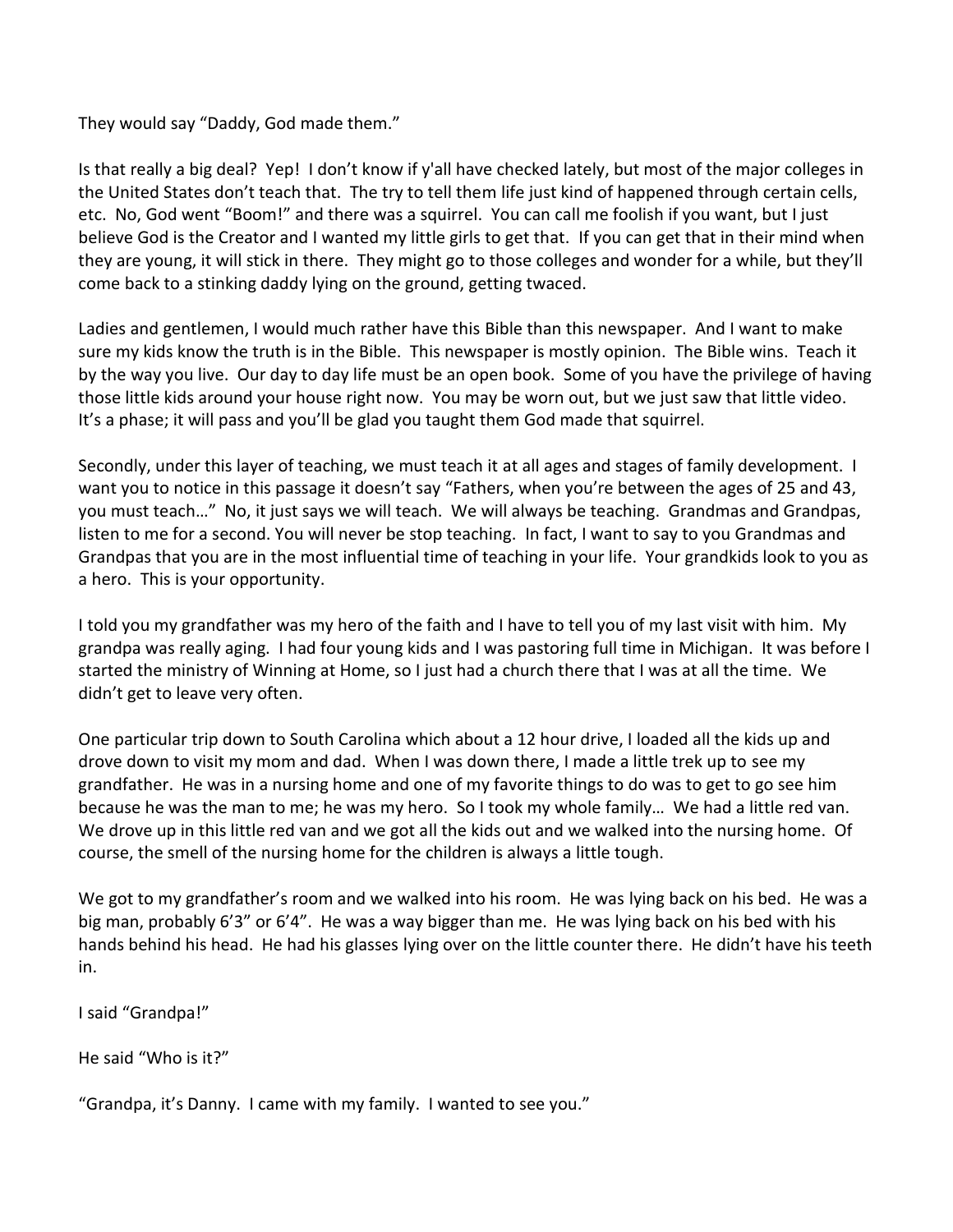"Oh, Danny, Danny, Danny!" He grabbed his glasses and then shook his hands above his head. "Danny boy!" He sat on the edge of the bed. Remember, I'm talking to you about teaching. He sat up on the edge of the bed and said "Come here, come here." He loved my wife, Jane. "Janie, Janie! Come here!" He gave her a big hug. Then he said "Who's all these kids here?"

I said, "Grandpa, these are my children." He asks me again and I said "Grandpa, these are my kids." I'm thinking he's getting a little senile. I said "Grandpa, that's Alan, Josh, Christina… they're my children."

He looked at them for a minute and he said "Them ain't your kids."

I said, "Yeah, Grandpa, these are my kids."

"No, they're not. Them's my kids. Do you think them kids would be here if it wasn't for me?"

I said "No sir, Grandpa, those are your kids."

"Come here kids, I want to give you a hug."

He's scaring them to death. He's huge. Especial my little girls… They want to go twace. He's giving them big hugs and then… Do you know that peppermint candy you get at Christmas, the sticks? He had a box of that stuff. He always kept it on his night stand because that was his favorite candy. He would go to offer it to the children and what he couldn't see was he had already sucked half of the end off of every one of them. He couldn't see that so he was like "You children want candy?"

They were like "No, no, we're good."

If he could see it, he wouldn't even suck it. It was awful. He's like "What's wrong with these children; they don't even like candy."

Then as quick as he did all that stuff… I had only been in there a couple of minutes. As quick as he did all that stuff, this is what he did. It was really weird. It kind of freaked me out a little bit. My grandpa was always crazy and fun. He looked at me and said "Danny, get them out of the room."

I said "Grandpa, we just got here."

"Get you family out of the room."

I looked at Jane and said, "Honey, I have no idea. Maybe it's the early will and he's going to give me a little money. Let's hope for the best. Get them together and y'all head on out to the van and I'll come out in a minute."

Grandpa shooed everyone out except for me. He's still sitting on the edge of the bed. He motioned for me to come over. I went over to him and I stood right in front of him. He grabbed my collar. Nobody grabs my collar like that, but grandpa can. He pulled me down really low, right into his face.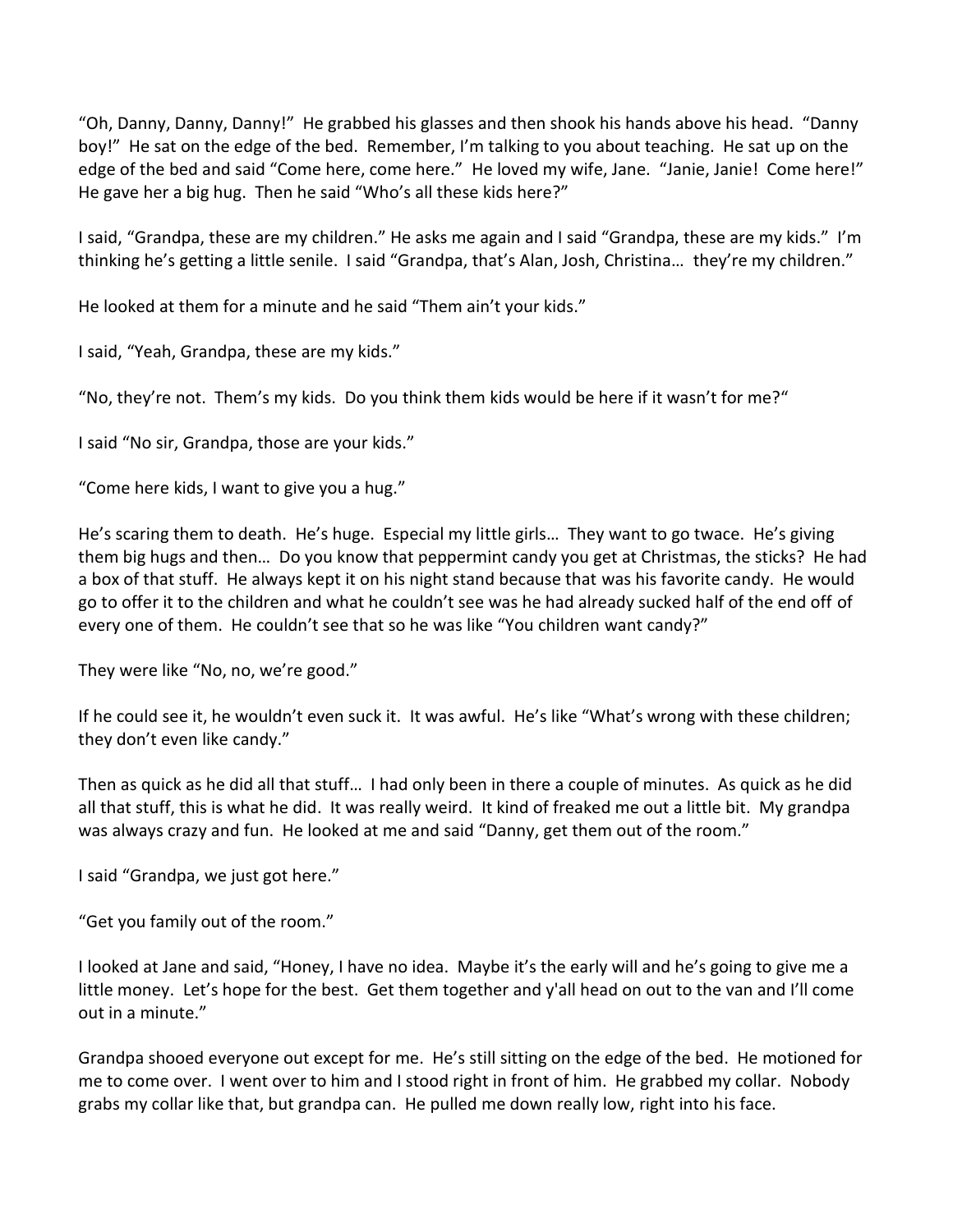"Danny, have you told them children about Jesus Christ?"

I said "Grandpa, I have."

"Did they pray and ask him into their life?"

I said "Grandpa, they did."

He threw his hands in the air and shouted "Praise the Lord, praise the Lord!"

Then he grabbed me. He pulled me over on top of him. We are lying in the bed; I'm on top of my grandpa, and he's patting me on the back, going "Praise the Lord, praise the Lord!" Then he started crying.

I remember I just started crying because it dawned on me that he was checking. He didn't ask me what car we drove. He didn't ask me how much I was making. He asked me "Do these kids know about Jesus?" Here's what Grandpa knew. His turn to teach was almost over and he wanted to make sure that arrow didn't stop at him.

I remember I got up off my grandfather and I was crying so hard because I'm a crier anyway. But I got up off my grandpa… this really happened, guys. I got up off my grandpa; he's still lying in bed, crying. I said "Grandpa, I'll come back and see you later on before we leave town."

I walked to the little door that closed to his nursing home room and this is no lie. I got to the door and I stopped to look back at my grandpa for just a minute. He was just wiping his eyes. I looked out and I could see the van through the window. I could see the kids jumping everywhere. Jane was probably in there going "Lord Jesus, get him out here." I stopped for just a second and I stood and realized I'm standing between a man who is almost done and kids who are just beginning and I'm in the middle. I get to give what he gave to me to them. I stood there and I said "Lord, help me pass this faith on." I just stood there and cried. I looked at my grandpa. I knew it would be one of my last times to see him. And the van looked really busy, but this is what he did for me: When it was his turn to stand here, he did a darn good job of it.

# **They Know**

Ladies and gentlemen, this is where most of us are standing today. Some of you right now have a grandma or grandpa in a nursing home and they've passed their faith to you. When we know, we must teach. And when we teach - watch the circle keep going – then they know. That's it. When we begin to see our children following faith, when we begin to see them doing things that honor Jesus, we know that it's happening.

In my home, I've got to tell you my kids did plenty of things that didn't honor Jesus, just like yours. But when they did, we celebrated, man. I can remember when my kids would share a toy. Just share a toy! I would stop them and say "Whoa, whoa, what did you just do right there?"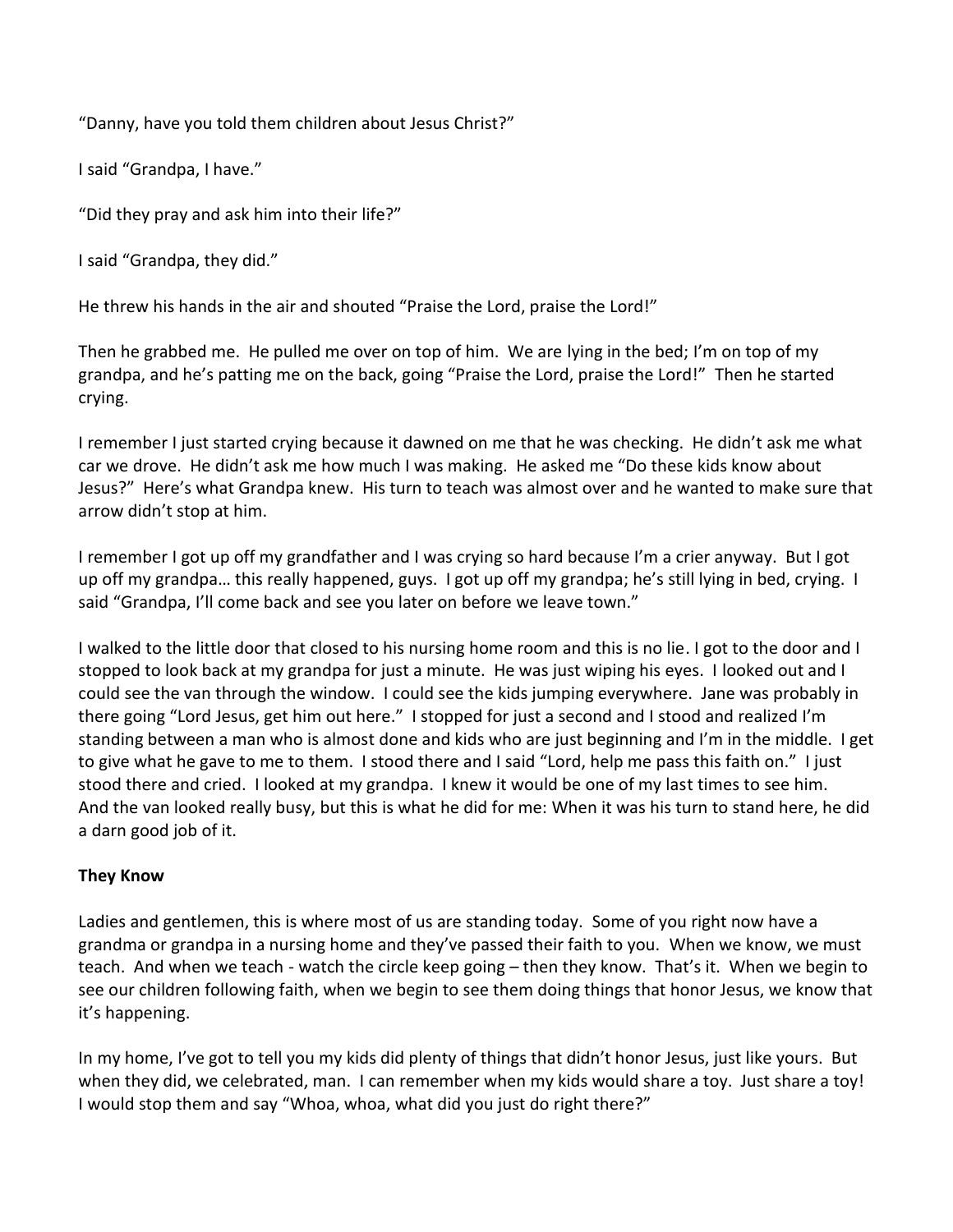"Dad, I was sharing a toy."

"I know you shared a toy. That's awesome!" Then this was the phrase I would say to them. "Do you know who that reminds me of?" They got to where they knew what was next. "When you share your toy like that, do you know who that reminds me of?"

They'd say "Who, Daddy?"

I'd say "Jesus because he shared his life for us. Y'all keep sharing. I'm proud of you kids. We'll buy you another toy next year; you did a good job with that."

When you see your children growing in Christ, celebrate it, be thankful for it. This morning, while I'm preaching right now, my son is preaching at a church in Michigan. That's the same little boy that I thought would grow up to be Hitler. And he's hailing the King today, the King Jesus. And I tell you today you be faithful when it's your turn to teach. The scripture says pass it on so that they, in turn, would know that the next generation… Some of you today have an infant in your womb. Pass it on by the way you live, by the way you love, so that when they grow up, they will know this thing called faith.

I want to pause here for a moment because there are some of you, like me, that don't have perfect children and you wonder… *I tried to be faithful. I don't see it yet being activated in their life.* I spoke not long ago… I think I was in Alabama; I can't remember exactly for sure. This elderly gentleman came up to me after I had finished preaching. I had shared a little bit about the struggles with some of the issues with my children. He was in his 60s or 70s. He told me "Last week, my son, who is 52, called me up and said 'Dad, I've tried my way forever; I'm ready to give your Jesus a shot.'" He was 52. That dud was so happy. He said he had been praying for years and years. You say "Mine is 70." Well that means you're pretty old, but don't stop praying. Don't stop believing. You don't get to decide when your children decide to follow Jesus; that's between them and the Lord. You're just supposed to teach so that they will know.

# **They Teach**

Even right now, if you have a child who is not following after the Lord, if you've put it into them, they know. And what we continue to do is pray, by God's heaven and by God's grace, that what they will know – here it is full circle – they will teach. Isn't that beautiful? You knew it was going to happen. I'm just saying isn't that pretty to see it. Remember the life cycle of the frog? Now we have the life cycle of the family. What we need to do today is continue to pray that what we know gets passed onto those who are being taught.

There's a little picture coming up on the screen right now. My daughter, Christina, and Jonathan, my son-in-law, have our only grandchild, Jackson. Christy is just about to have another baby. We were praying she wouldn't have the baby this week. She's due in a week or two. This is a picture of my little grandson, Jackson, kissing his soon-to-be little sister. I'm sure he won't feel that way about her when she's actually out of the womb.